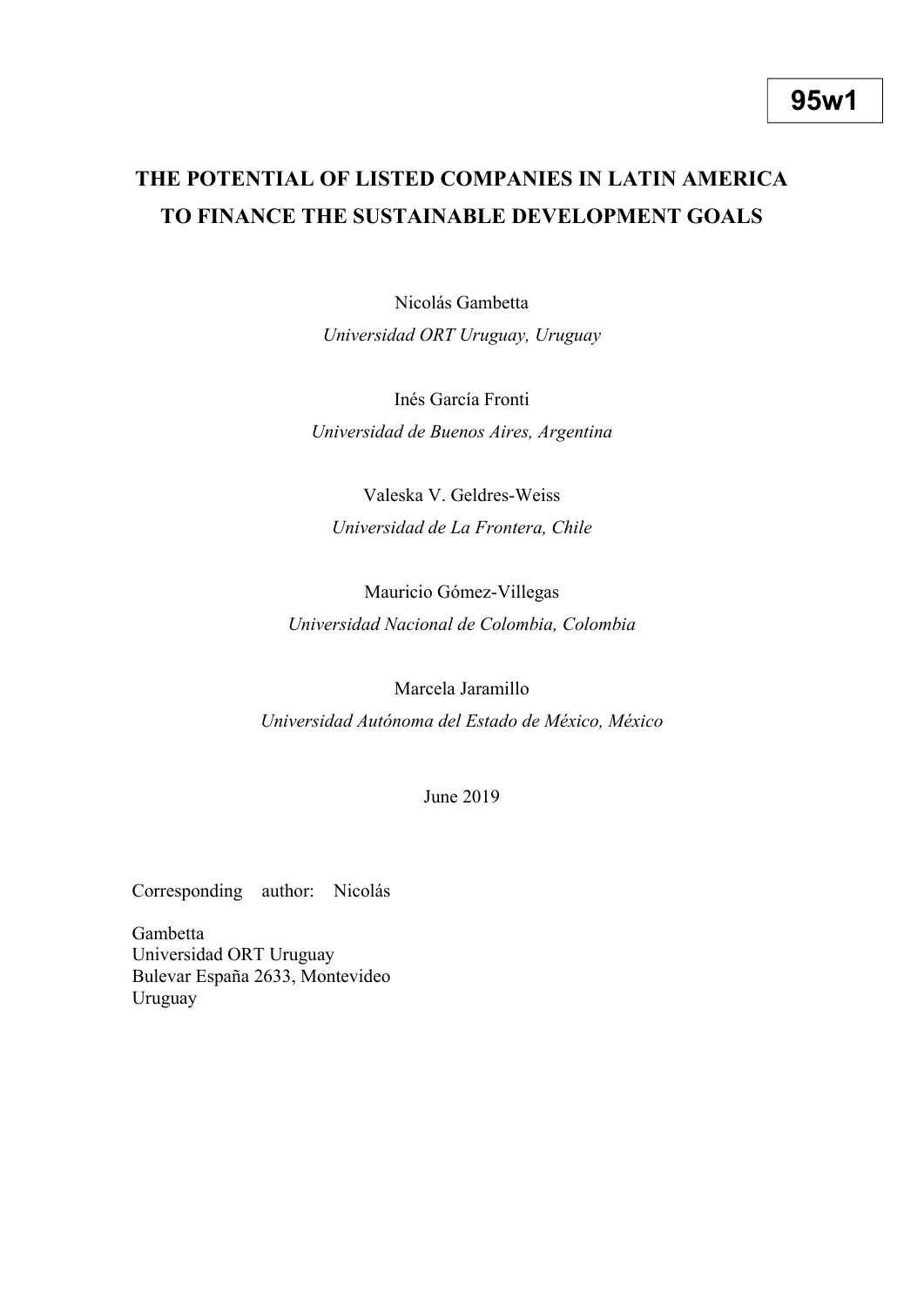## **The potential of listed companies in Latin America to finance the Sustainable Development Goals**

## *Abstract*

This study aims to gain an understanding of how the listed companies can contribute to finance the Sustainable Development Goals in the Latin American countries. The private sector in Latin America should play a highly relevant role, working together with the public sector and the communities to achieve the SDGs. We understand the SDGs in which the most relevant industry sectors in each country have the highest potential to contribute to their and using content analysis we identify the SDGs that concentrate the communication effort of the Latin American companies in the sustainability reports and will compare this with the gaps identified in the analysis described before. This study shows that the private sector is not yet contributing to the SDGs in which they are supposed to be in a better position to contribute for being part of a specific industry sector.

Keywords: sustainable development goals; financing sustainable development; listed companies; industry sector, emerging economies, Latin America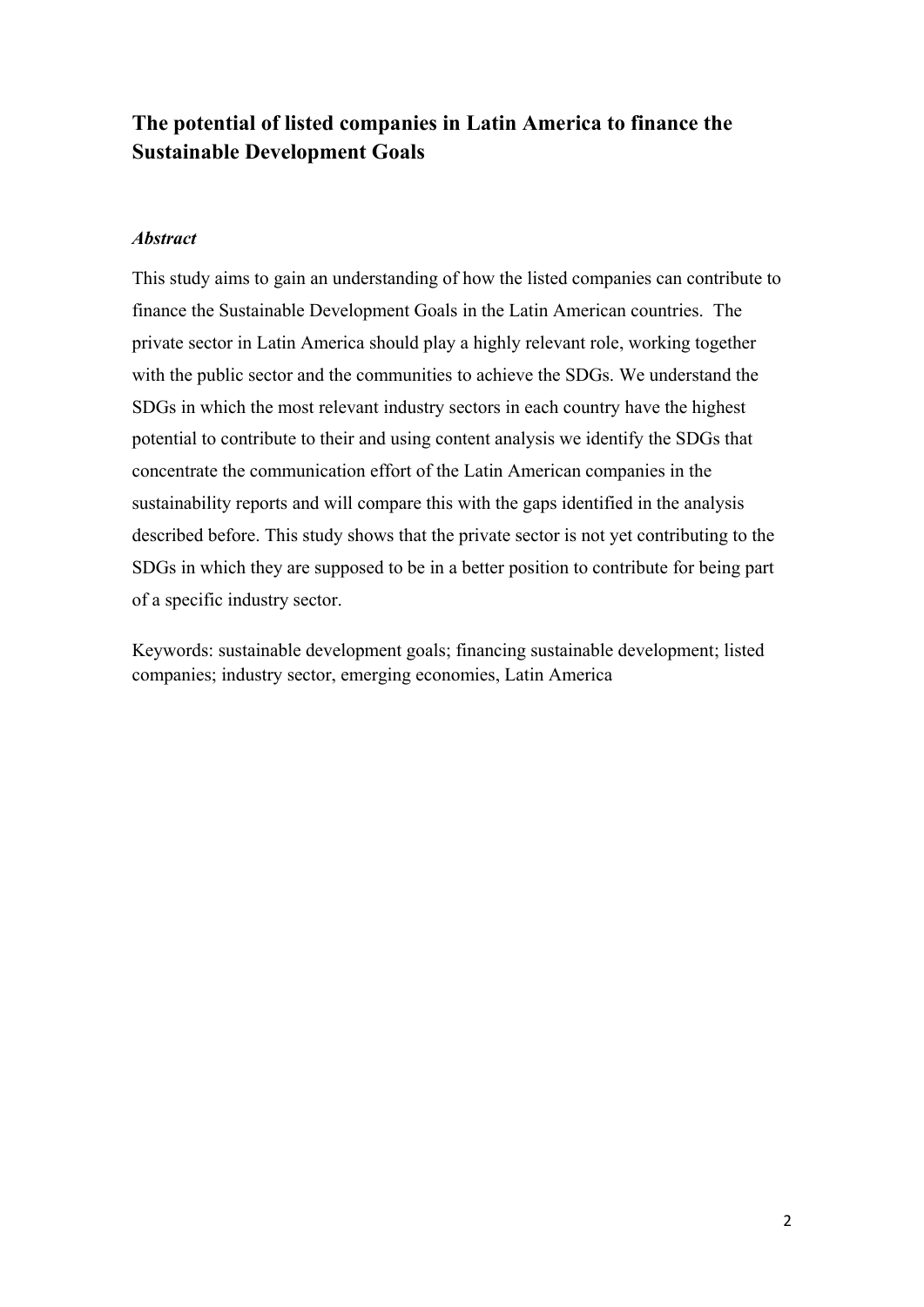#### **1. Introduction**

On 25 September 2015, 196 countries set ambitious objectives that aim to end poverty, to protect the planet and ensure that all human beings can enjoy prosperous and fulfilling lives (United Nations, 2015). The 17 Sustainable Development Goals (SDGs) and the 169 targets of the 2030 Agenda for the sustainable development create the framework for the countries to make the effort to eradicate poverty, reduce inequalities and to fight against climate change.

All the countries acknowledge that these initiatives should be coupled with strategies to fuel economic growth, address social needs such as education, health and employment opportunities and protect the environment. Although the SDGs are not legally binding, governments are expected to adopt them by establishing national frameworks to achieve the 17 goals with its respective targets.

Considering that the SDGs address a wide range of complex interrelated challenges they cannot be attained without the joint effort and collaboration of governments, organizations, the public and private sector, the community and the academia.

This research aims to gain an understanding of how the listed companies can contribute to finance the Sustainable Development Goals in the Latin American countries that conducted voluntary national reviews (VNRs) in 2016 and 2017 and presented their reports to the High-level Political Forum (HLPF). We do this by linking the achievement level of each SDGs in these countries with the potential of the most relevant industry sector in each country to finance the SDGs that are directly related to these industries' core business. The research question of the study is whether the industrial sectors that dominate the stock exchange in the Latin American countries are linked to the SDGs in which the countries have a better or a worse performance.

We will first understand the SDGs in which the most relevant industry sectors in each country have the highest potential to contribute to their achievement using the PwC SDG Engagement Survey 2015 (PwC, 2015) and will compare it with the SDG achievement level of each country according to the SDG Index 2017 (Sustainable Development Solutions Network, 2017). Then, using content analysis we will identify the SDGs that concentrate the communication effort of the Latin American companies in the sustainability reports that were issued by them in 2017 and will compare this with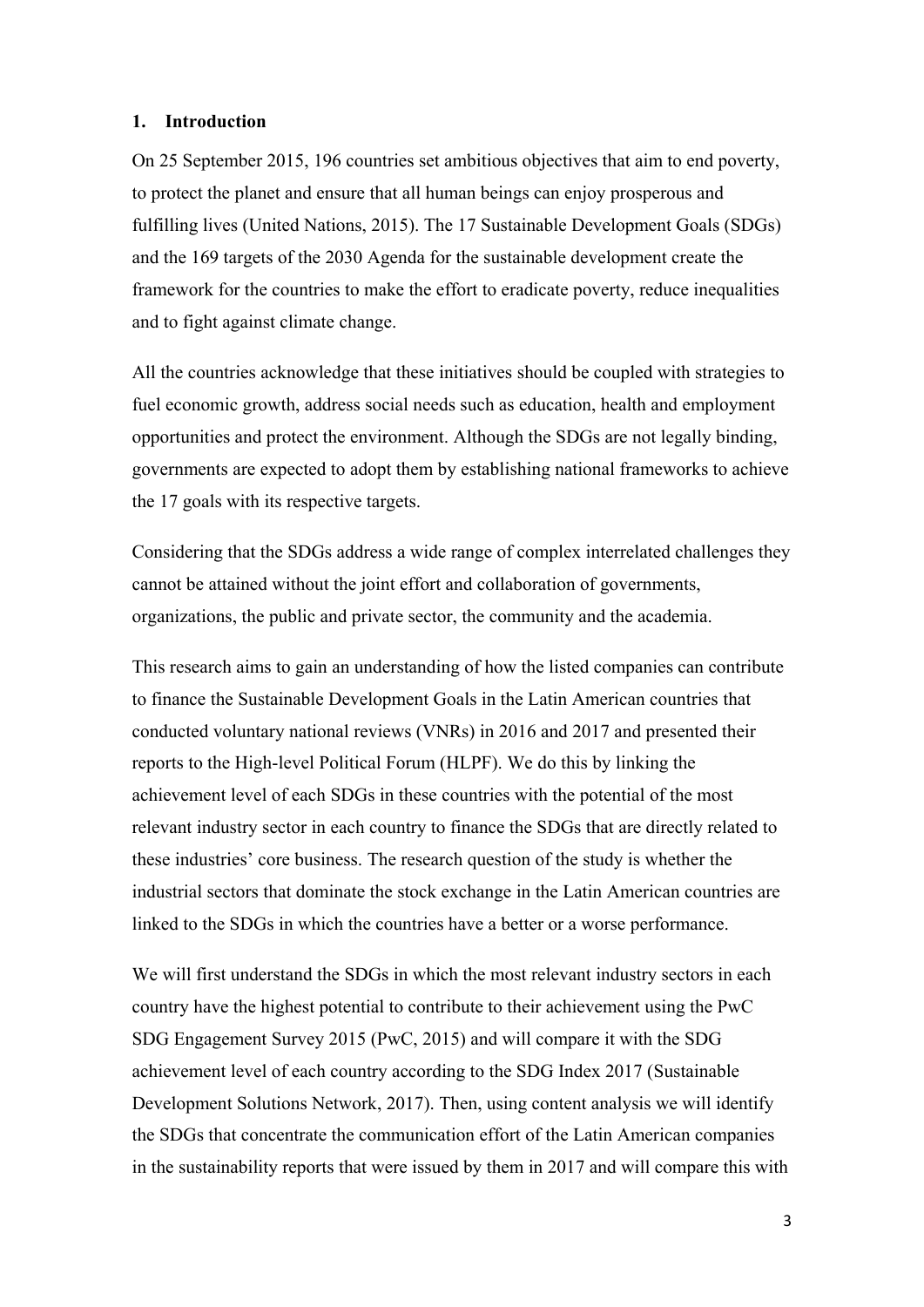the gaps identified in the analysis described before.

The topic addressed in this research is relevant as the Latin American countries are predominantly emerging economies with scarce resources and significant economic challenges, so the resources need to be allocated efficiently to achieve the 2030 Agenda. To the best of our understanding this is the first study to address this research question.

The private sector in Latin America should play a highly relevant role, working together with the public sector and the communities to achieve the SDGs. Latin American countries show indicators that are below the developed countries' average in regards to the SDG Index (Sustainable Development Solutions Network, 2017) and the Social Progress Index (Porter et al., 2017). The alignment of the public and the private sector efforts is essential, so knowing the potential contribution of the listed companies to the SDGs achievement is relevant to understand if this can fulfill the financing gaps left by the public sector in the sustainable development financing.

Hajer et al. (2015) argue that the SDGs "have the potential to become the guiding vision for governmental, corporate and civil society action for a shared and lasting prosperity" while Bebbington and Unerman (2018) state that the SDGs represent the "state of the art" thinking of governments around the globe and also show the challenges that face the world as well as the mechanisms by which these challenges might start to be addressed. Gambetta et al. (2019) finds that the prioritized SDGs in the Latin American countries' VNRs are not fully aligned with the resources allocation done by the governments in these SDGs, suggesting that governments need to allocate efficiently the resources in the SDGs that require higher effort to achieve and that they should provide information to the private sector to help them focus their resources where are needed the most. We aim to build on this literature as this study will identify the SDGs in which the different industry sectors have the potential to contribute to achieve, if these SDGs require highest effort in the country to be achieved and whether the companies in the different industry sectors concentrate their effort on that specific SDGs or not.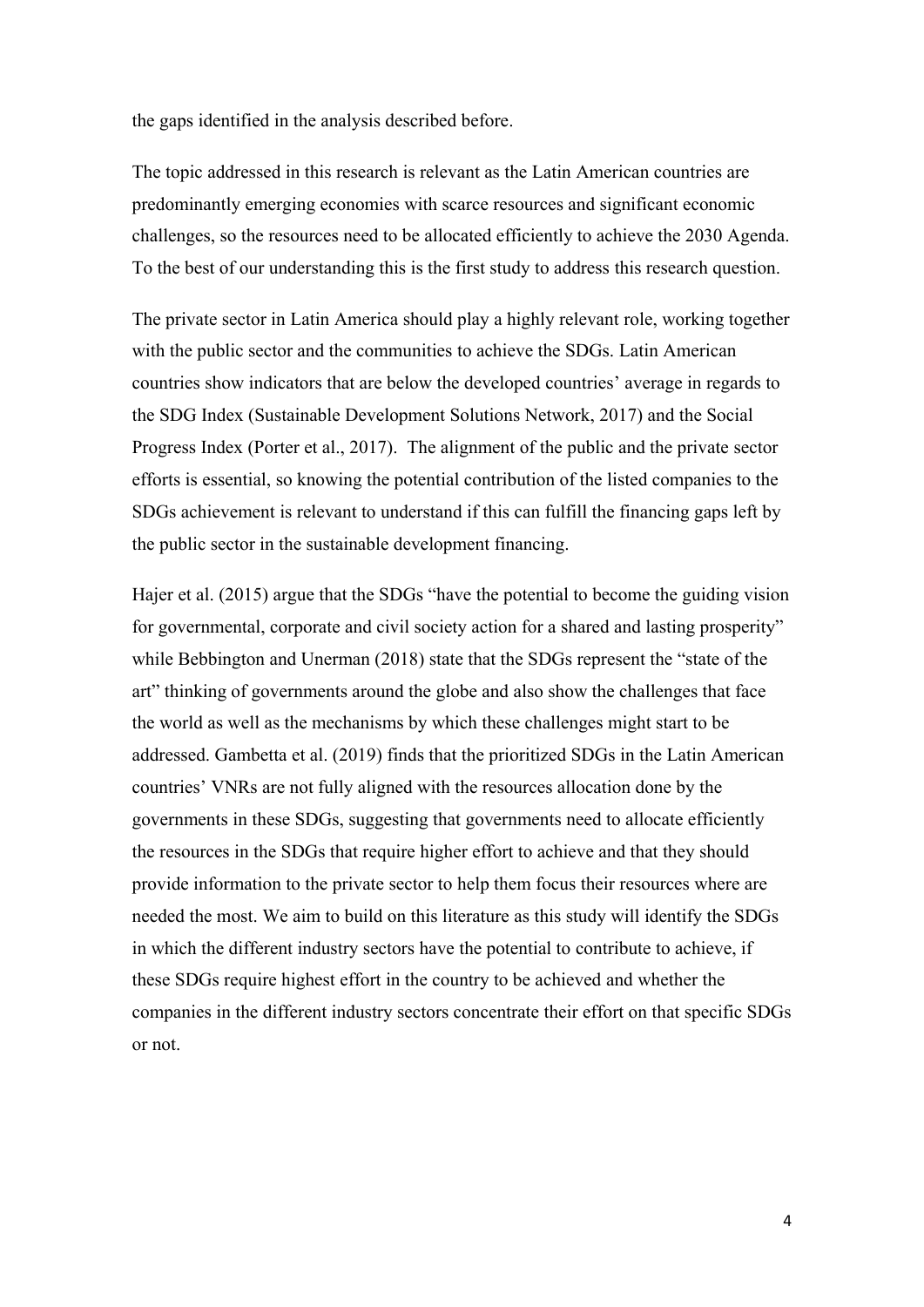#### **2. Literature review**

#### *2.1 The capital market structure*

*"Well-functioning capital markets help ensure the financial system's efficiency, stability and risk management, preventing costly crises and helping channel savings toward capital that is essential for economic development and poverty reduction"* (World Bank Group, 2016).

Capital markets comprise both public sector and private corporate issuers, who issue securities instruments such as bonds, or fixed-income securities; stocks or equities which are risk-sharing. Well-functioning markets require sound market infrastructure, including aspects such as laws, regulations, and corporate governance. There are some capital markets instruments that aimed to finance the real sector, including infrastructure and the environment (World Bank Group, 2016).

Prior studies illustrate the link between financial depth and economic growth. Research shows that bank-based structures tend to dominate in the early stages of growth while with increasing economic development; countries tend to develop the capital market. Sound financial development help to benefit the incomes of the poorest. Ötker-Robe and Podpiera (2013) show that incidents of economic crisis may have severe effects on poverty.

Since 2009, the Sustainable Stock Exchanges (SSE) initiative has been working in partnership with stock exchanges to develop more sustainable capital markets. To create these markets, sustainable development must be integrated into the mainstream economy. Financial markets have an internationally framework for contributing to the creation of sustainable markets and society (Sustainable Stock Exchange Initiative, 2016).

Achieving the SDGs requires significant financing, estimated at US\$5-7 trillion per year (UNCTAD, 2014). The public funding and development assistance remains important to achieve the SDGs, but these complex challenges require the flow of private capital. As the intersection between companies and investors, stock exchanges are well positioned to contribute to the SDGs (Sustainable Stock Exchange Initiative, 2016).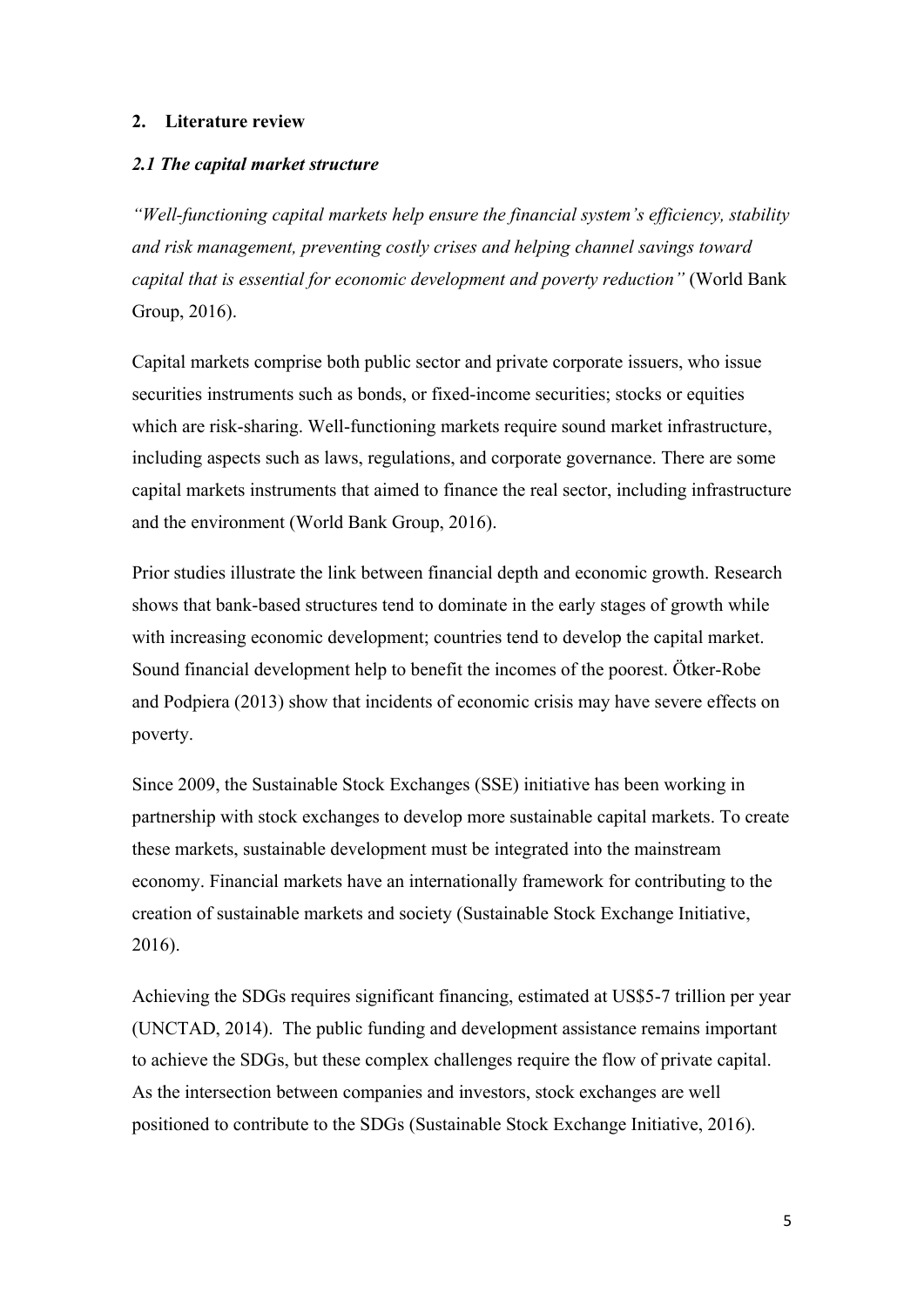Considering the relevant role that capital markets play to achieve the SDGs, the research question of this study is to understand whether the industry sector where the largest number of listed companies is concentrated in the Latin American countries are related to the SDGs in which the countries have a better or a worse performance.

*RQ1: Are the industrial sectors where the largest number of listed companies is concentrated in the Latin American countries linked to the SDGs in which the countries have a better or a worse performance?*

#### *2.2 The capital market structure*

The concept of Sustainable Development emerges as a consequence of the negative impacts of productive and business activity on the social, environmental and economic dimensions (Brundtland, 1987). The evidences of crises in such dimensions promoted an awareness on the part of citizens, governments and companies, raising the need to transform the management of public and private affairs and human relations with the environment. In this context, Corporate Social Responsibility (CSR) is expanded and positioned as a way to identify and manage the negative impacts of business activity on the natural environment and society (Garriga & Melé, 2004). All this created the conditions for the United Nations to propose the Millennium Development Goals, MDG, in the year 2000.

CSR has been incorporated into companies with positions ranging from pragmatic and utilitarian views, which simply perform philanthropy or seek financial profitability with such actions, to political and ethical visions that aim to transform the conception and operation of the company, to positively impact in the environment (Garriga & Melé, 2004). In line with this, academic research has identified: a) a positive association between CSR actions, business results, the generation of value and the remuneration of managers (López, García & Rodríguez, 2007, Emerton & Jones, 2019) ; b) the implementation of CSR with reputational objectives to face social and environmental risks (Nikolaeva & Bicho, 2011); and c) the use of CSR for legitimization purposes (Moneva, Archel & Correa, 2006, Bebbington, Larrinaga & Moneva, 2008). It has been suggested that understanding the factors related to the implementation of CSR policies and actions by companies in emerging countries requires further research (Ali, Frynas & Mahmood, 2017).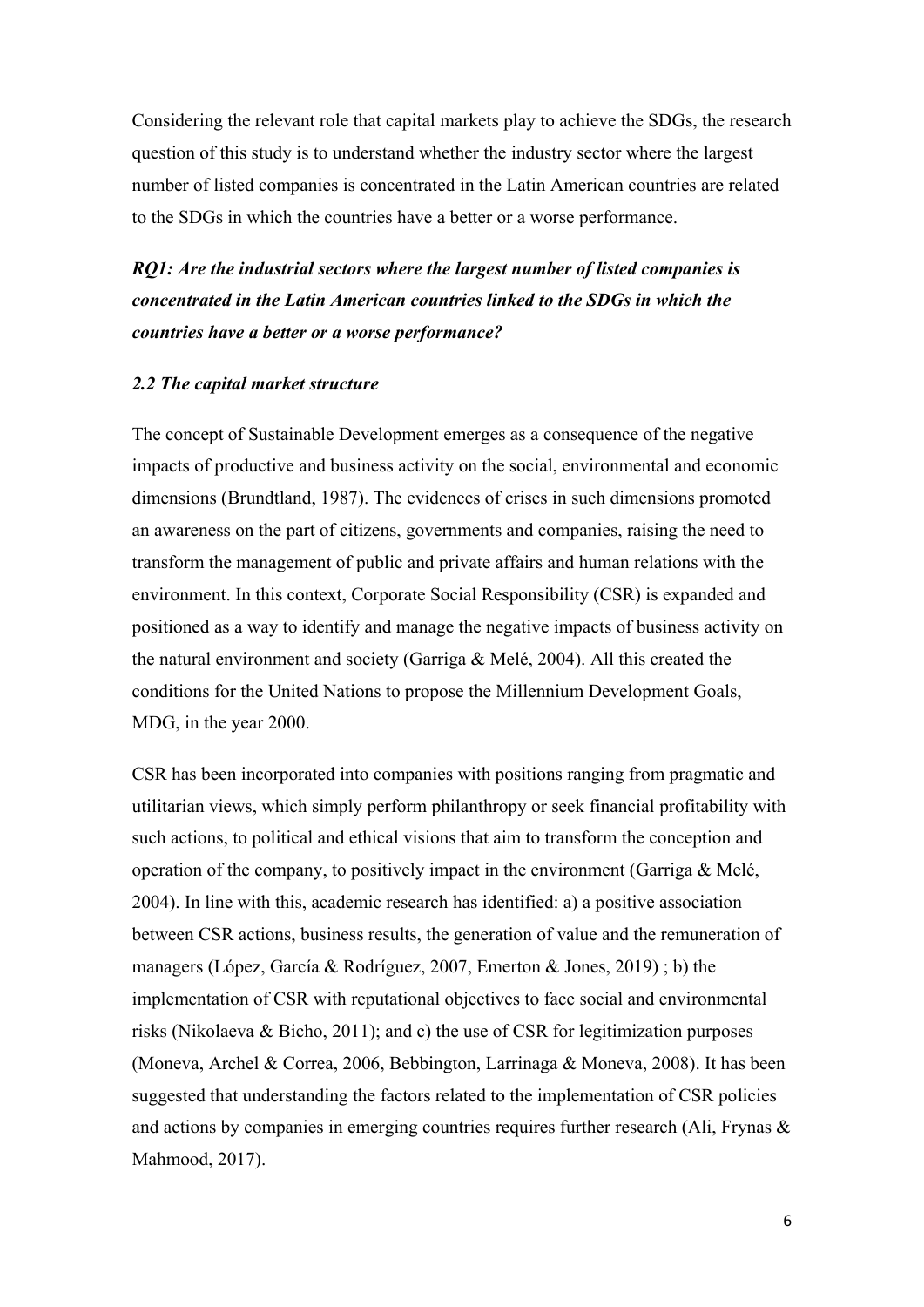The limited achievements in the MDGs in 2015 carried out the Sustainable Development Goals, SDGs. According to the diagnosis of the United Nations, the involvement of the largest companies, among other actors, must be greater in order to obtain the goals proposed in the 2030 Agenda. Likewise, more information is needed on the strategies and progress for the part of the users and companies to obtain the SDGs (UN, 2015). This translates into the human, technological and financial resources that drive the innovations and the necessary social and technological reforms. In this context, the financing of sustainable development, as well as the participation of companies in this process, becomes a key issue (Ferreira, Sobreiro, Kimura & Barboza, 2016, UNDP, 2018, ITFFD, 2019). There are arguments that point out the institutional possibilities and weaknesses for financial markets that contribute to sustainable development (Waygood, 2011).

The achievement of SDGs require a commitment on the part of companies, managers and investors. This implies integrating the objectives in the business strategy and in the mechanisms of resources allocation, such as the financial markets in which the companies operates (Ferreira et al., 2016, PWC, 2018). Sustainability reports are the most used instruments to communicate the strategy, actions and results in terms of Corporate Social Responsibility. It is also a means for investors and other agents to know and evaluate the risks, efforts and achievements of organizations regarding sustainability (Waygood, 2011, Dienes, Sassen & Fischer, 2016, Schaltegger, Álvarez & Ortas, 2017).

The guidelines and standards of the Global Reporting Initiative (GRI), have become the international benchmark in the production of sustainability reports. These reports are an expression, mostly non-financial, of corporate information. There is an emerging literature that study the role of sustainability reports to account for the planning, implementation, measurement and communication of business efforts in the SDGs (Schaltegger, Álvarez & Ortas, 2017, Rosati & Faria, 2019). There is also literature that doubts the possibility of these reports to contribute to sustainability (Moneva, Archel  $\&$ Correa, 2006, Fonseca, McAllister & Fitzpatrick, 2014)

In this line, PwC (2018) carried out a study with 700 global companies to analyze their commitment to the SDGs. For this, they analyze the corporate reports and the sustainability reports of such companies, seeking to identify if the SDGs have been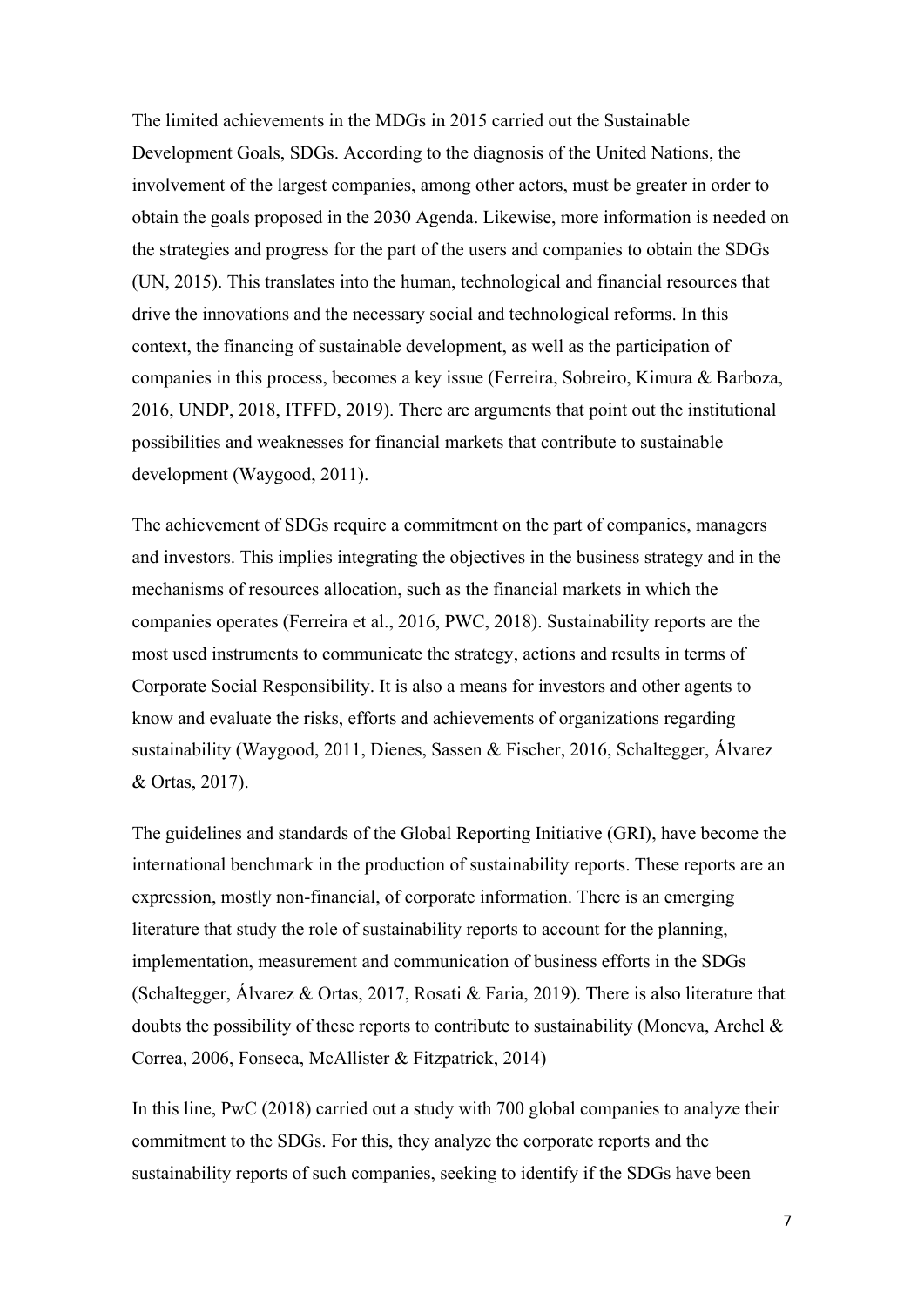incorporated into the business strategy. The report found that 72% of companies mention the SDGs in their annual sustainability reports. 50% of companies have identified priority SDGs; 54% of those companies that prioritized an SDG have incorporated them into their business strategy; 19% of the presidents' letters in the annual reports mention the SDGs and 23% of the companies disclosed key performance indicators related to the SDGs. Likewise, the study identifies that SDGs 8, 13, 12, 3 and 9, have been the SDGs that show the highest priority in the reports of the companies under study. A better characterization of the business commitment with sustainability will require identifying the sectors or industries that have a greater impact and direct interrelations with the SDGs. In this sense, the Corporate Citizenship report (2016) advances in a characterization and association of the different sectors and industries with each of the SDGs.

The role of large listed companies can be decisive in mobilizing resources towards the SDGs. These companies make the largest investments in R&D, which is necessary to achieve innovations that allow sustainability, thanks to their ability to attract investment. Large listed companies can impact the value chain to achieve sustainability in the processes and practices of suppliers, customers and consumers. Likewise, their participation in socially and environmentally sensitive sectors would allow to strengthen strategies and actions aligned with the SDGs to achieve better impacts.

Based on this background, our work seeks to identify the commitment of listed companies in some Latin American countries to the SDGs, analyzing their sustainability reports. We intend to identify the SDOs prioritized in the reports of the companies and their relationship with the sectors and industries in which they operate, to raise the implications of this in the mobilization of financial resources and in their real commitment to Sustainable Development.

*RQ2: Are the SDGs that concentrate the communicative effort of the Latin American listed companies the SDGs to which its industrial sectors are more prepared to have direct impact?* 

#### *3. Data sources and sample selection*

The countries under study are those that issued a VNR either in 2016 or in 2017: Argentina (2017), Brazil (2017), Chile (2017), Colombia (2016), México (2016), Peru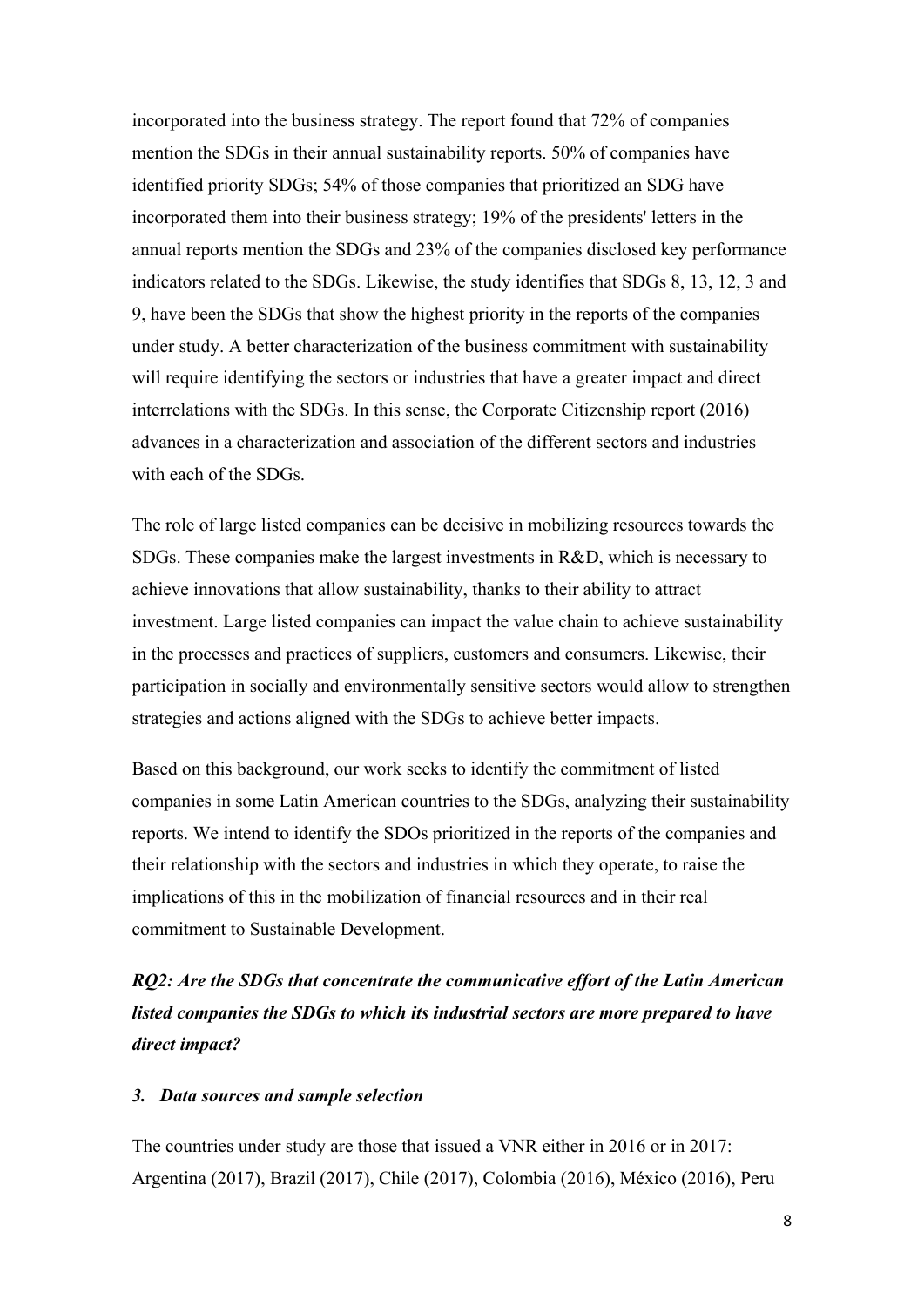(2017) and Uruguay (2017)*.* The financial information comes from the Orbis Database. The 2017 sustainability report of these companies come from the GRI database. When the report was not available in the GRI database we used the company website to find the corresponding sustainability report. The 2017 SDG Index is used to understand the achievement level of each country in the SDGs. The final sample comprises 803 listed companies in 2017 in the countries under study, excluding the financial sector.

To understand if the companies under study concentrate their communicative effort on the SDGs that the industry where they operate are in a better position to contribute to finance this study uses content analysis, a common approach in sustainability reporting (Guidry and Patten 2010). We explore the disclosures done in the sustainability report by each company regarding the 17 SDGs and, following PwC (2018) we assign a score to each SDG based on the following criteria:

1: The company makes a statement about the SDG and its importance but does not include any specific aspirations or ambitions

2: The company makes a statement about the SDG and includes a qualitative ambition or aspiration on achieving it.

3: The company identifies a quantitative KPIs for its relevant SDG

4: The company identifies a quantitative KPIs and targets for its relevant SDG

5: The company links its SDG KPIs to its societal impact

Using this information we identify the level of achievement of each SDGs by the countries under study, the industry sectors that predominate in the financial market in each country and their potential to contribute to finance the SDGs and the relevance for each SDG given by the Latin American companies in the sustainability report.

Finally we identify the characteristics of the companies that concentrate their communicative efforts in the different SDSs (Rosati & Faria, 2019).

## *4. Preliminary results*

## *4.1 The industry sectors and the SDGs*

The 2017 SDG Index (SDSN, 2017) for the Latin American countries under study is shown in Figure 1.

## PLACE TABLE 1 HERE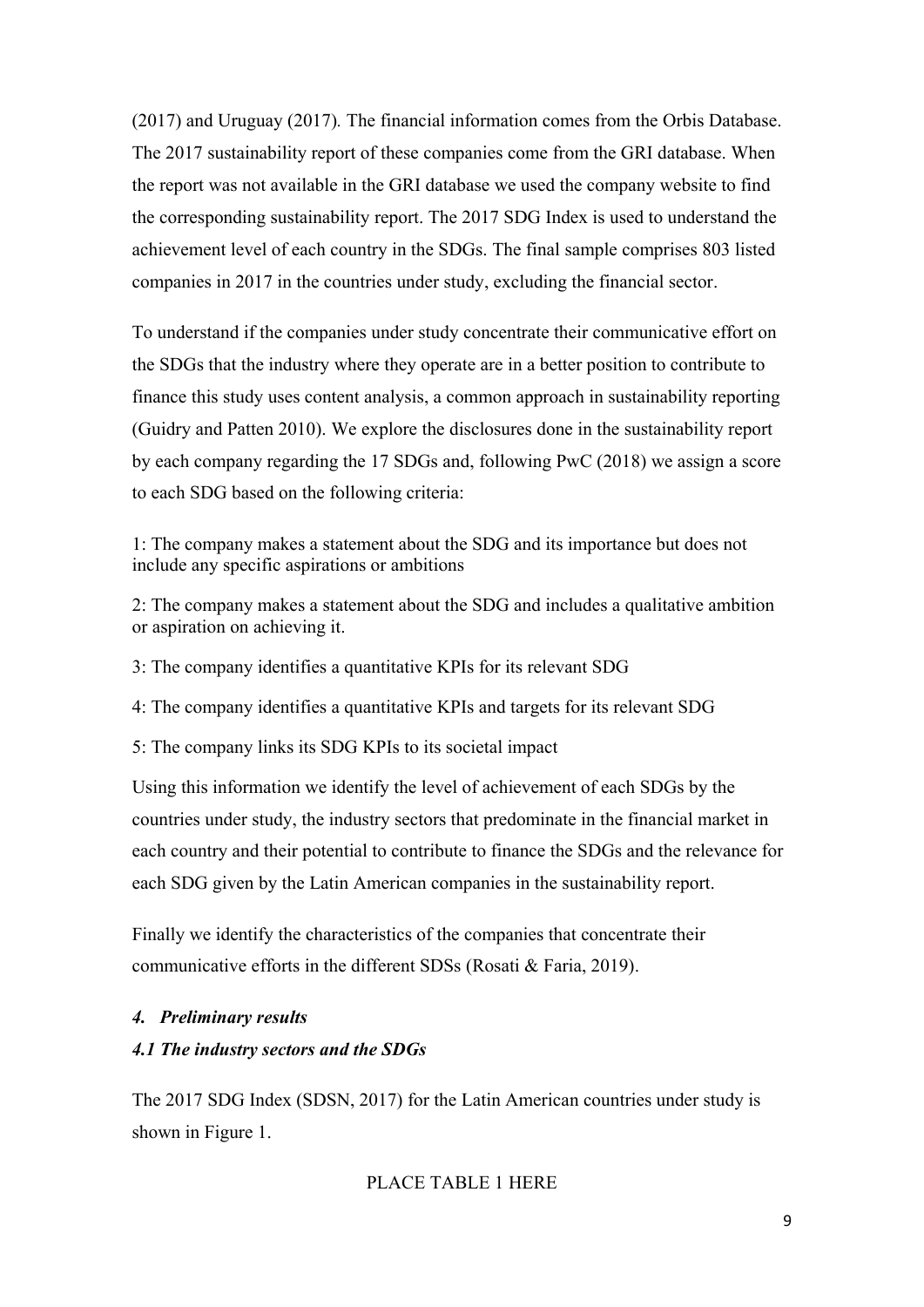The top prioritized SDGs by industry according to PwC (2018) are shown in Figure 2:

## PLACE TABLE 2 HERE

The structure of the Latin American countries' GDP is shown in Table 3.

## PLACE TABLE 3 HERE

Argentina and Peru are the countries that show the highest participation of Agriculture in the GDP (8%), Colombia shows the highest participation of industry without manufacturing (20%), Mexico shows the highest participation of Manufacturing (19%). Services represent the highest participation in the Latin American countries, showing on average a 64.29% share.

When we look into the industry distribution of listed companies in the Latin American countries in Table 4, we find that Manufacturing is the industry with the highest share (38%). This industry only contributes with a 14.29% in the Latin American countries GDP.

#### PLACE TABLE 4 HERE

Companies in the Electric, gas and sanitary services represent 16% of the total listed companies. This industry sector, together with mining and construction contributes with a 15.29% to the Latin American countries' GDP (Industry without manufacturing).

Companies in the Services industry represent 13% of the total listed companies. This industry sector, together with wholesale and retail trade (including hotels and restaurants), transport, and government, financial, professional, and personal services such as education, health care, and real estate services contributes with a 64.29% to the Latin American countries' GDP (Services).

The listed companies in these countries will play a relevant role in financing the SDGs, so it is important to understand the type of contribution they will do and how this matches with the different SDGs.

Understanding the GDP structure is also important as this talks about the profile of the Latin American countries and hence, the relevance that the different SDGs have among them.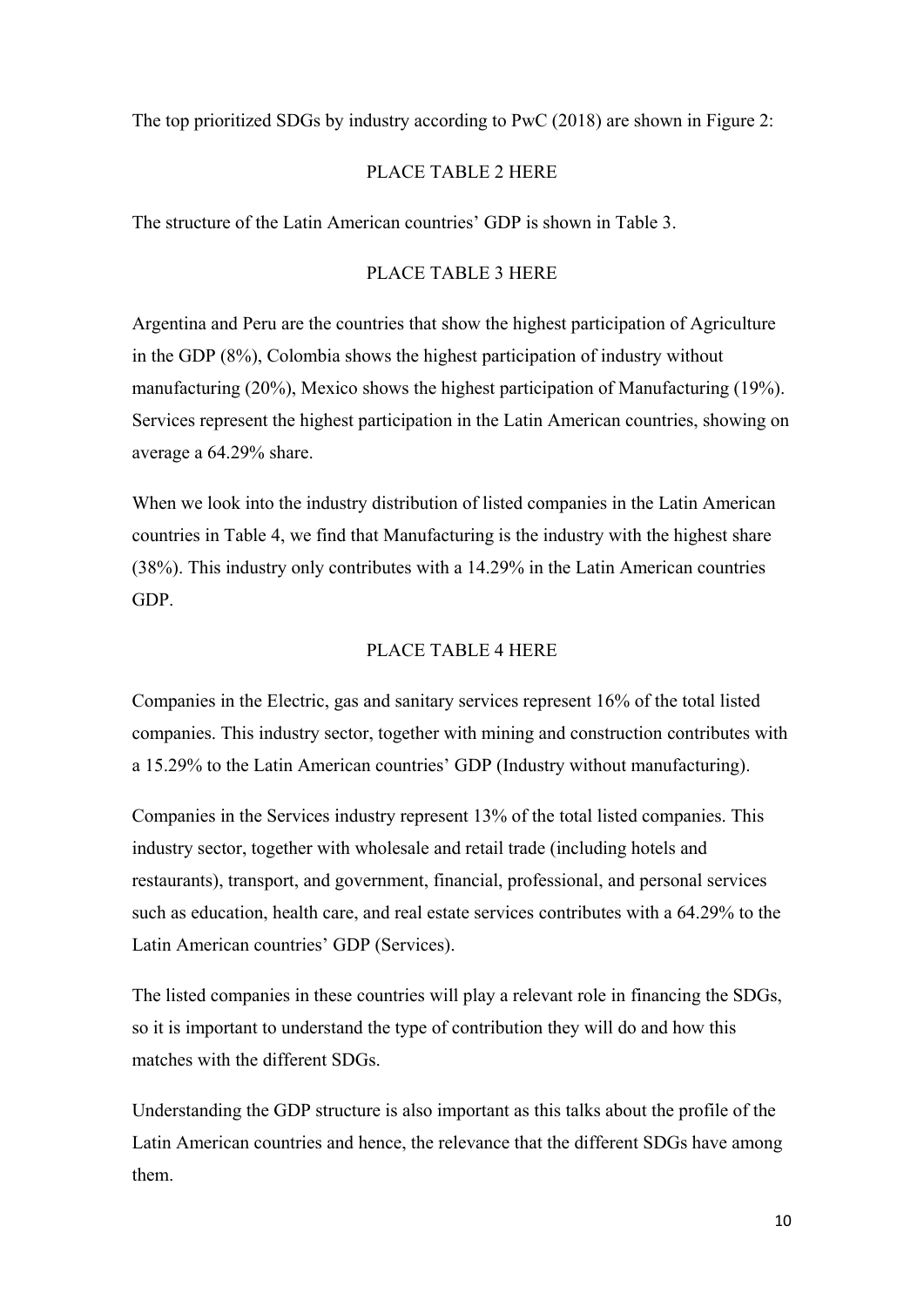#### *4.2 Industry sectors prioritize SDGs and the SDG Index: Mexico*

The top 3 industry sectors that concentrate the majority of the listed companies in Mexico are the Manufacturing industry (42%), Construction (14%) and Services (11%). According to PwC (2018), the Manufacturing and Construction industry have identify as priority SDGs the following: SDG 13, SDG 8, SDG 12, SDG 9 and SDG 3, while the Services industry has identified the following: SDG 8, SDG 12, SDG 3, SDG 13 and SDG 2. All the SDGs which these industries have identify as the ones they are in a better position to contribute are in red and orange in the 2017 SDG Index, meaning Mexico needs to make a significant effort to achieve them.

In the VNR issued by Mexico in 2016, the country concentrate the communicative efforts in SDG 17, SDG 8 and SDG 2. According to Gambetta et al (2019), Mexico is one of the three countries among the Latin American countries that issued a VNR in 2016 or 2017 that allocate more resources in SDG 17 and SDG 8, meaning that the country aligns the speech (the communicative effort in the VNR) and the reality (public expenditure allocation in the budget) in these two SDGs.

According to this analysis the private and the public sectors in Mexico coincide in prioritizing SDG 8 and SDG 2.

## *4.3 Reporting quality scores for each SDG in listed companies in Mexico*

Table 5 shows that out of the 109 listed companies in Mexico with available financial information in 2017, only 43 issued a sustainability report in that year. The result of the content analysis performed shows that 21 companies mention the SDGs in their sustainability report.

#### PLACE TABLE 5 HERE

Regarding the industry sectors that concentrate the largest number of listed companies in Mexico, only 24% of the Manufacturing companies (10) and the 25% of the Services companies (3) mention the SDGs in the sustainability report.

When we look at the SDGs prioritize by these industries, the results show that in the Manufacturing industry the reporting quality score for SDG 3 is 1.8, for SDG 8 is 1.9, for SDG 9 is 2.0, for SDG 12 is 1.9 and for SDG 13 is 2.7. As the average scores for all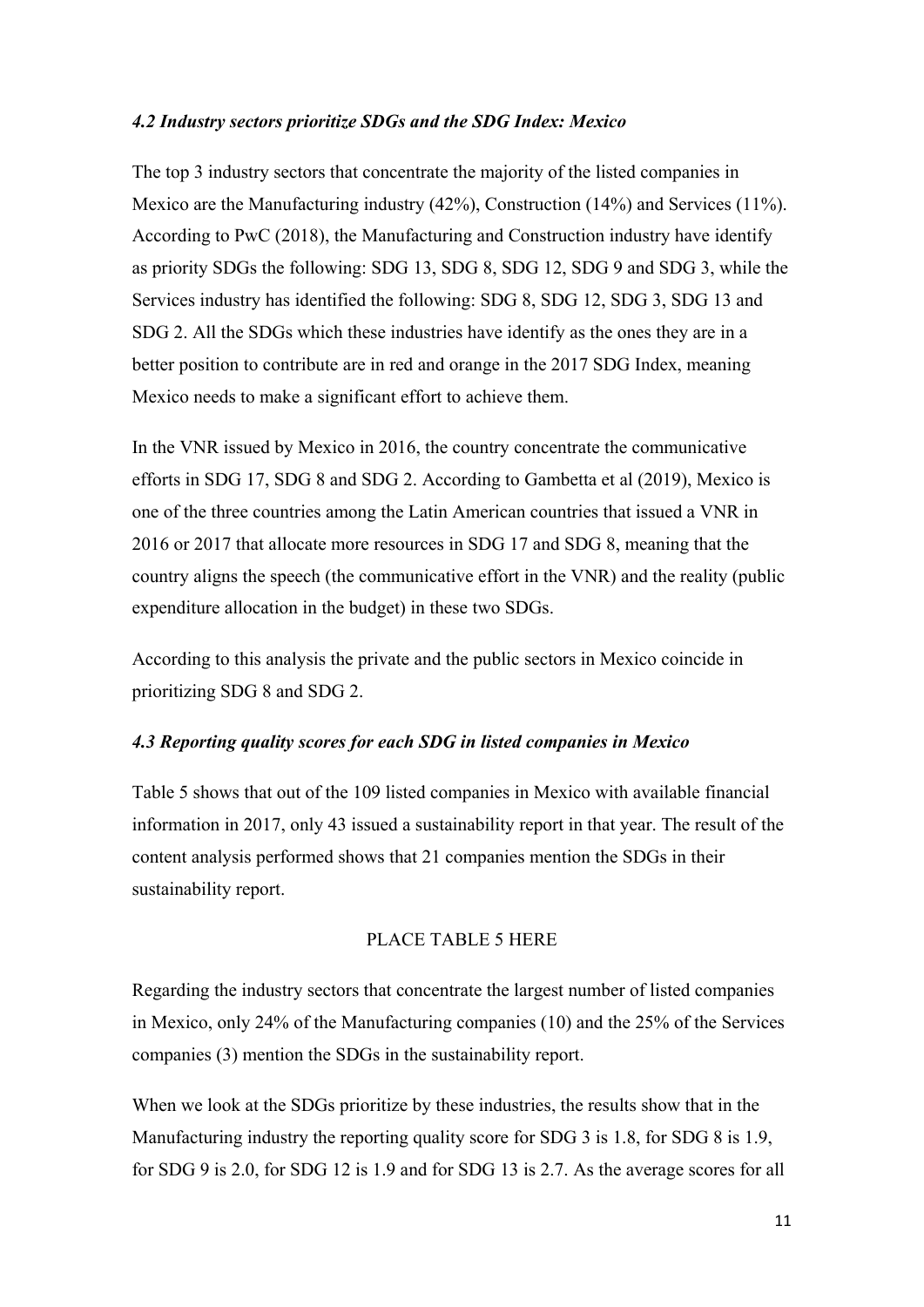these SDGs are below 3, this means that the listed companies in the Manufacturing industry do not identify a quantitative KPIs for its relevant SDGs.

In the case of the listed companies in the Services sector, the reporting quality score for SDG 3 is 2.0, for SDG 8 is 3.0 and for SDG 13 is 3.5. These companies do not mention the prioritized SDGs 2 and 12. This shows that for SDG 3 the companies mention a qualitative aspiration while for SDGs 8 and 13 they are identifying quantitative KPIs for these prioritize SDGs.

The results show that in the Manufacturing industry and in the Services sector there is a gap between the prioritization that companies do for certain SDGs and the reporting quality of these SDGs in the sustainability report.

Table 5 also shows that the Manufacturing and the Services companies report higher quality information for SDGs that are not prioritized by them. For example, the listed companies in the Manufacturing industry shows a reporting quality score of 3.7 in SDG 15, while listed companies in the Services sector show a reporting quality score of 5 in SDGs 4, 7, 9, 10 and 14, meaning these companies link its SDG KPIs to its societal impact.

## *5. Conclusions*

This study reports the results of a content analysis performed to identify whether listed companies in Latin American countries report high quality information in the SDGs that are prioritized in the industry the operate. Additionally, we identify if the prioritized SDGs are goals where these countries need to make a significant effort to achieve.

Using content analysis to address the study's research questions, we identify that in Mexico, the industries that concentrate the largest number of listed companies are Manufacturing, Construction and Services, but approximately only the 25% of the listed companies in the Manufacturing and Services industries mentioned the SDGs in the sustainability report.

We note a low reporting quality in the SDGs that are identified as priority in the most representative industries in Mexico and a higher reporting quality in SDGs that are not prioritized in that industries. This shows that the Mexican listed companies have not incorporated in their business strategy the SDGs in which the industry they operate is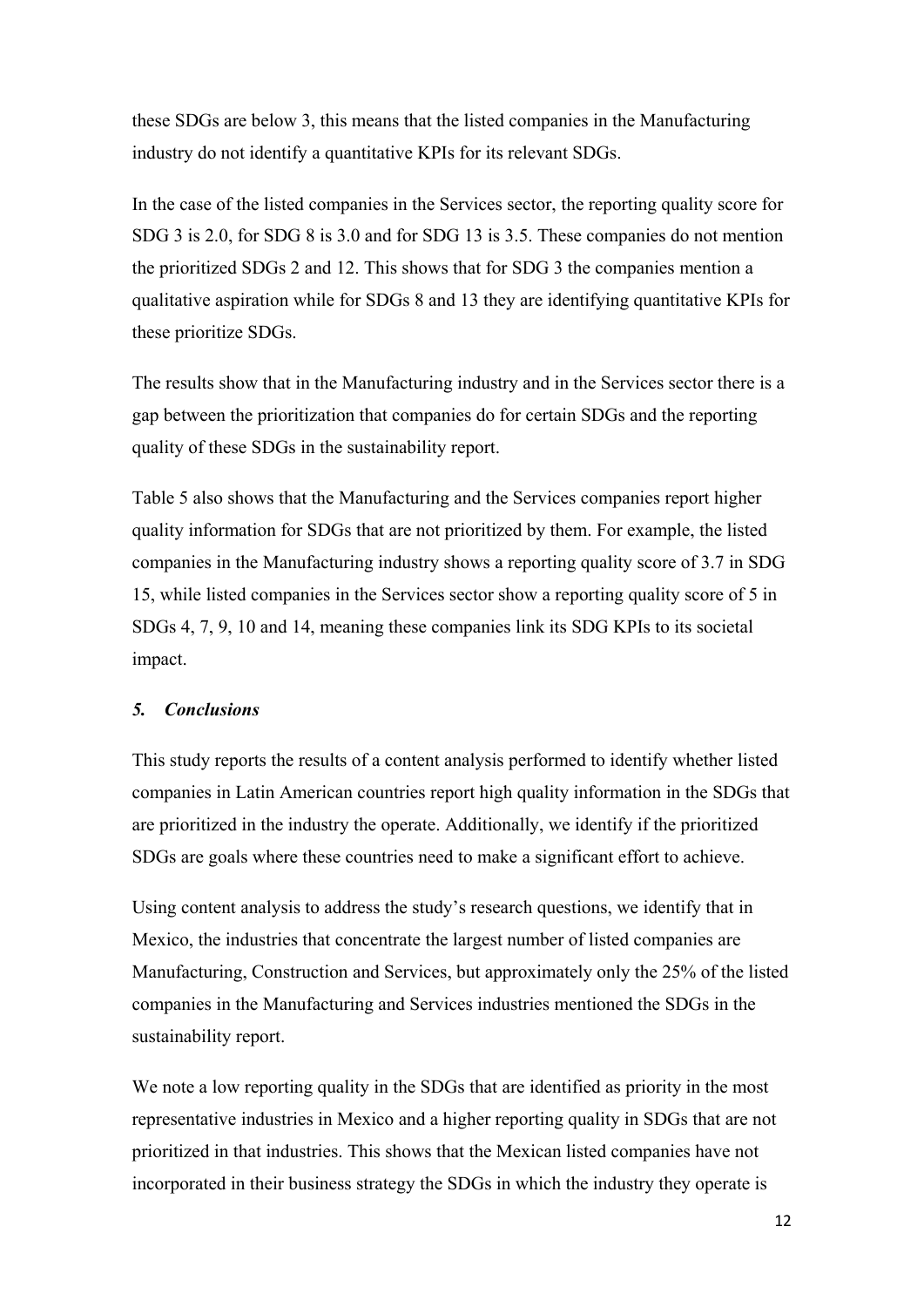more prepared to contribute to the sustainable development financing. This is evident as these companies do not report KPIs linked to the priority SDGs, showing they are not measuring them. This shows a gap between the prioritized SDGs in these industries and the quality of the information reported.

On the other hand, as they report higher quality information in the SDGs that are not a priority in the industry they operate, this means that they report the contribution thy are making to more general SDGs, for example in SDGs 4 (Quality education), 7 (Affordable and clean energy), 9 (Industry, innovation and infrastructure), 10 (Reduced inequalities), 14 (Life below water) and 15 (Life on land). These SDGs are usually identified in the media as topics that concern the general public or are areas where the governments have difficulties to address. So, these topics are identified by the companies and reported in the sustainability reports to legitimize themselves in the eyes of the stakeholders.

This study shows that the private sector is not yet contributing to the SDGs in which they are supposed to be in a better position to contribute for being part of a specific industry sector. This situation could be worsened if the public sector is not allocating resources to these SDGs.

This study has some limitations. We consider only the listed companies in the country under study. The unlisted companies that operate in a specific industry sector are not considered as they are difficult to identify and usually there is no public information for them. Also, companies that are doing business in the Latin American countries that are listed in a foreign stock exchange are not considered because are also difficult to identify. Also, some NGOs contribute to finance some SDGs but this is also difficult to identify. Finally, the negative impact the listed companies and the other companies mentioned before produce in some SDGs is not captured as this information is not usually reported.

This study contribute to the existent literature of sustainable development financing as it shed some light on the potential of listed companies and industry sectors to finance the SDGs in Latin America. Studying this topic in Latin America is relevant as in emerging economies, the private sector contribution to finance sustainable development must be significant as the public sector has scarce resources to allocate. This situation is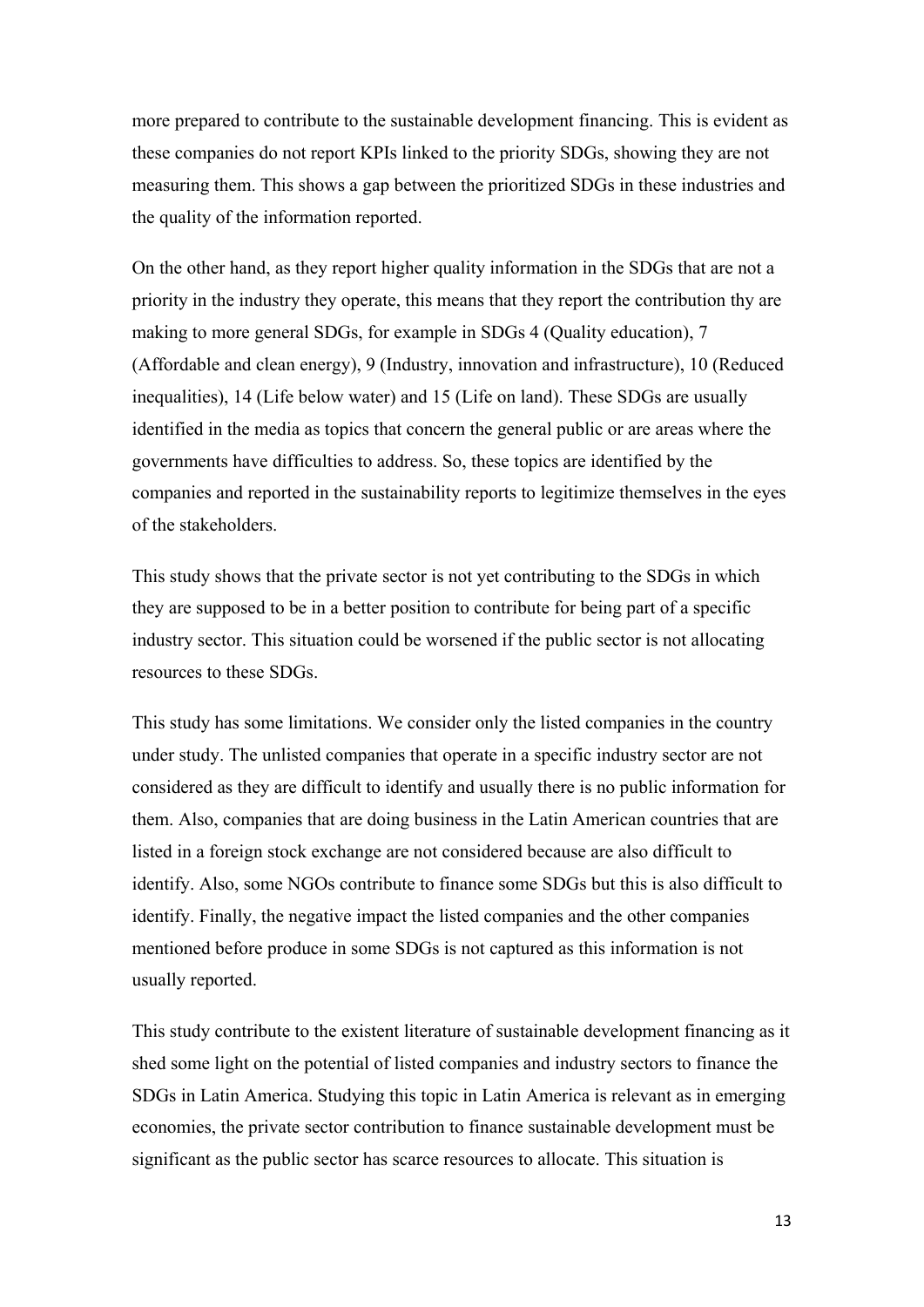different in developed countries. Also, the relevance of the industry sectors among the listed companies is different, as the relative weight of some industries is predominant in this type of economies.

This study aims to cover the remaining six countries in its final version.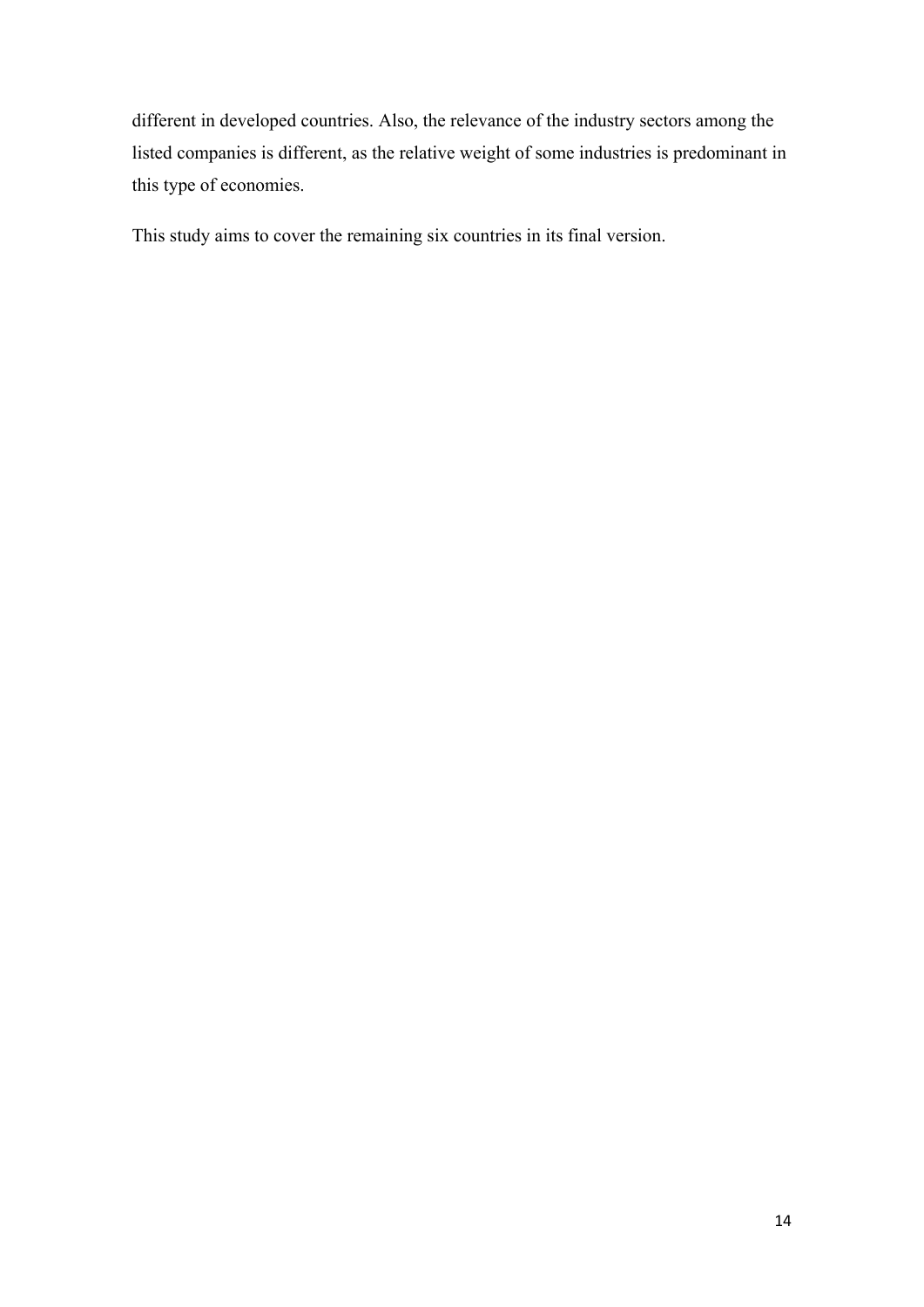

#### **Table 1. SDG Index for the Latin American countries in 2017**

Key: The colors illustrate how far a country is from achieving a particular goal. Green denotes SDG achievement, red highlights major challenges, while yellow and orange indicate that significant challenges remain.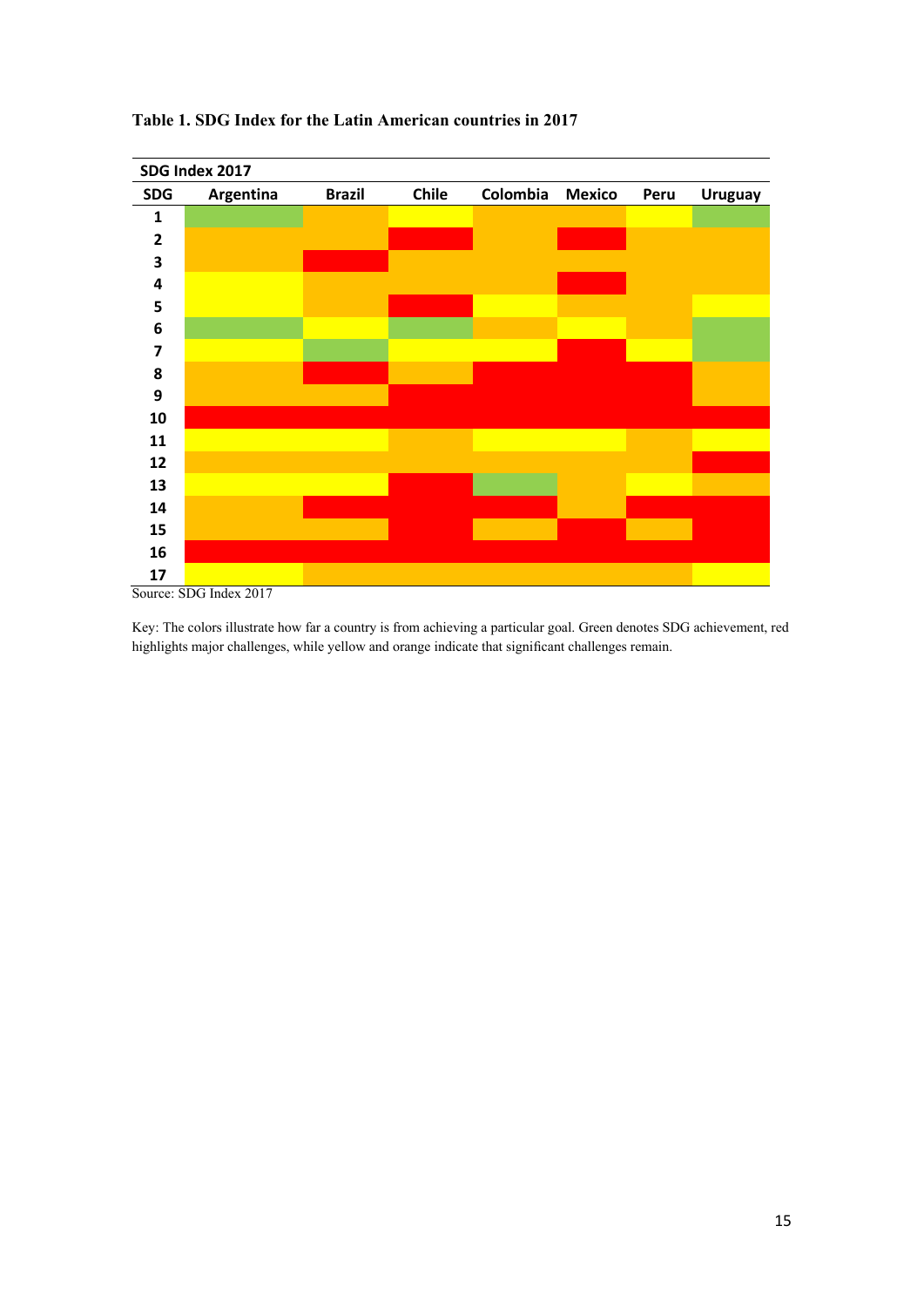

**Table 2. SDGs where the industry sectors have the greatest impact**

Source: PwC (2018)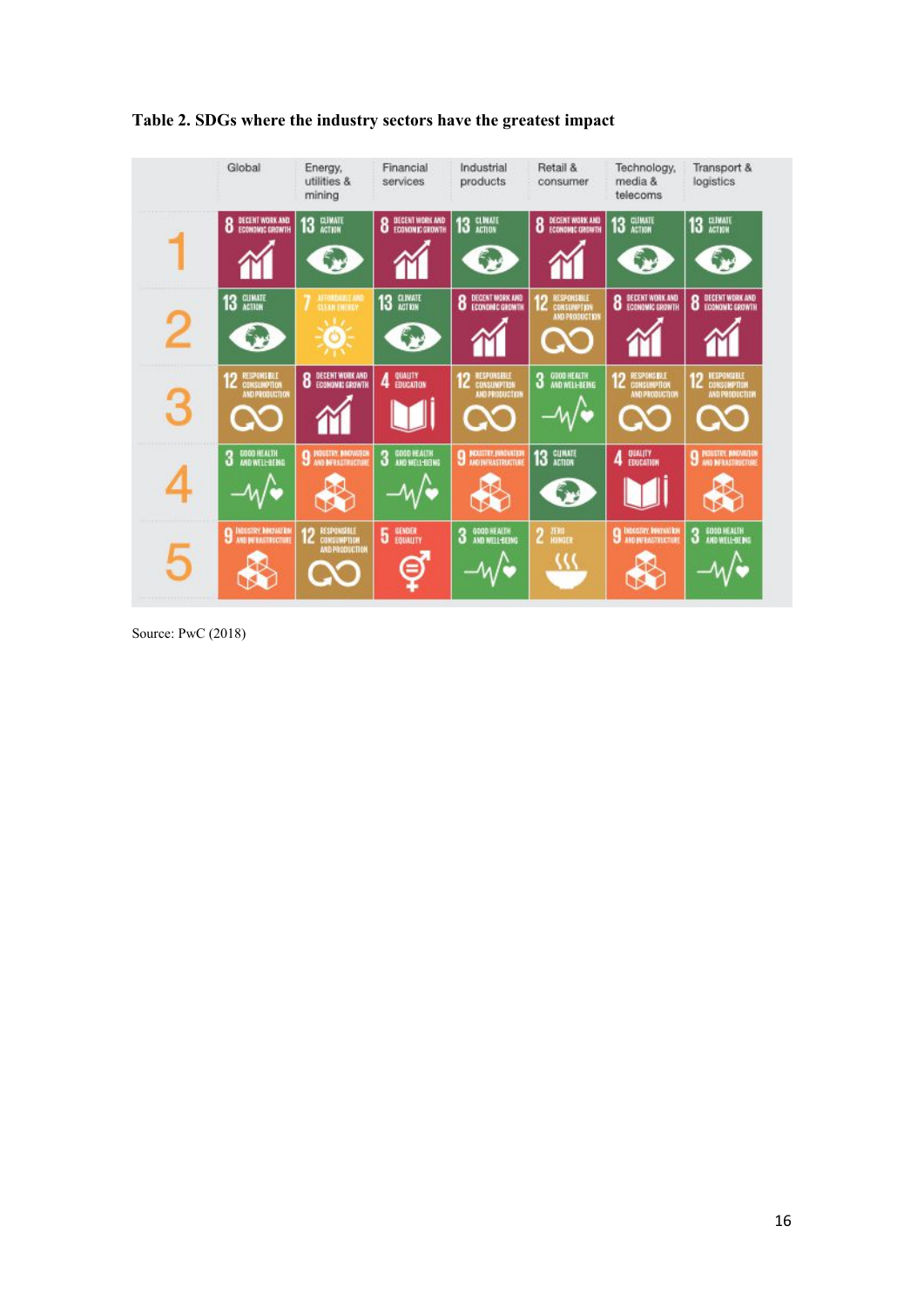|               |                    | <b>Industry without</b> |                             |                 |       |
|---------------|--------------------|-------------------------|-----------------------------|-----------------|-------|
| Country       | <b>Agriculture</b> |                         | manufacturing Manufacturing | <b>Services</b> | Total |
| Argentina     | 8                  | 11                      | 16                          | 65              | 100   |
| <b>Brazil</b> | 5                  | 9                       | 12                          | 74              | 100   |
| Chile         | 4                  | 19                      | 12                          | 65              | 100   |
| Colombia      | 7                  | 20                      | 13                          | 60              | 100   |
| Mexico        | 4                  | 14                      | 19                          | 63              | 100   |
| Peru          | 8                  | 19                      | 14                          | 59              | 100   |
| Uruguay       | 7                  | 15                      | 14                          | 64              | 100   |
| Average       | 6.14               | 15.29                   | 14.29                       | 64.29           |       |

#### **Table 3. Structure of Latin American countries' GDP in 2016 (% GDP)**

Agriculture includes forestry, hunting, and fishing, as well as cultivation of crops and livestock production. Industry without manufacturing comprises value added in mining, construction, electricity, water, and gas. Manufacturing is reported separately. Services include value added in wholesale and retail trade (including hotels and restaurants), transport, and government, financial, professional, and personal services such as education, health care, and real estate services.

*Source*: The World Bank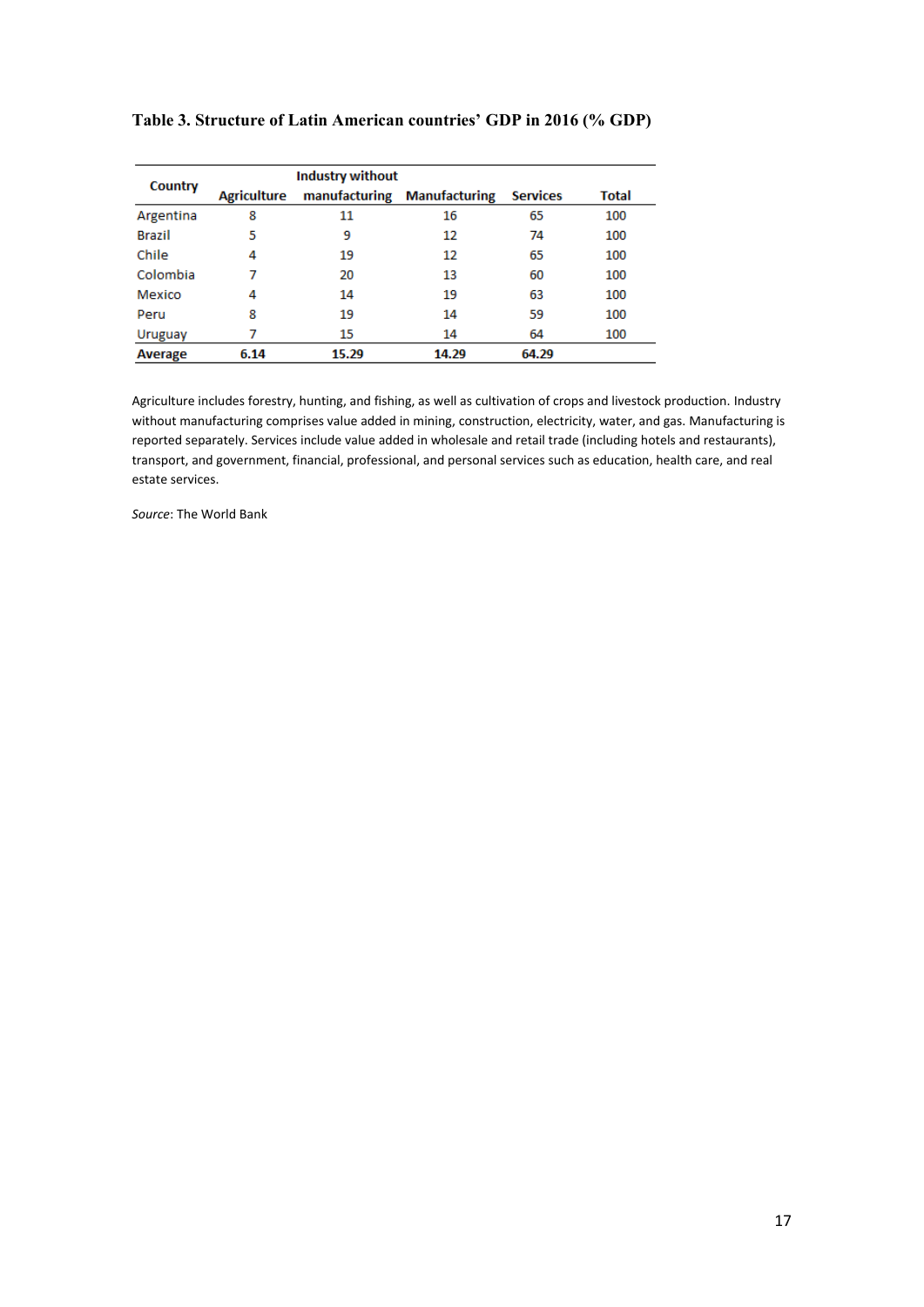| <b>Industry</b>                            | <b>AR</b>      | %    | <b>BR</b>      | $\%$ | <b>CL</b>      | %     | CO             | $\%$ |
|--------------------------------------------|----------------|------|----------------|------|----------------|-------|----------------|------|
| <b>Agriculture, Forestry and Fishing</b>   | 5              | 6%   | $\overline{7}$ | 3%   | 13             | 9%    | $\overline{7}$ | 13%  |
| <b>Construction</b>                        | 7              | 8%   | 15             | 5%   | 6              | 4%    | 3              | 6%   |
| <b>Manufacturing</b>                       | 35             | 42%  | 109            | 39%  | 44             | 30%   | 20             | 38%  |
| <b>Mining</b>                              | 4              | 5%   | 10             | 4%   | 3              | 2%    | 1              | 2%   |
| <b>Retail Trade</b>                        | 3              | 4%   | 17             | 6%   | 13             | 9%    | $\overline{2}$ | 4%   |
| <b>Services</b>                            | 5              | 6%   | 42             | 15%  | 28             | 19%   | $\overline{c}$ | 4%   |
| <b>Wholesale Trade</b>                     | $\overline{2}$ | 2%   | 5              | 2%   | 2              | $1\%$ | 1              | 2%   |
| Communications                             | 3              | 4%   | 5              | 2%   | 2              | 1%    | 5              | 10%  |
| <b>Electric, Gas and Sanitary Services</b> | 19             | 23%  | 50             | 18%  | 24             | 16%   | 10             | 19%  |
| <b>Transportation</b>                      | 1              | 1%   | 19             | 7%   | 13             | 9%    | 1              | 2%   |
| <b>TOTAL</b>                               | 84             | 100% | 279            | 100% | 148            | 100%  | 52             | 100% |
|                                            |                |      |                |      |                |       |                |      |
|                                            |                |      |                |      |                |       |                |      |
| <b>Industry</b>                            | <b>MX</b>      | %    | PЕ             | %    | UY             | %     | <b>TOTAL</b>   | %    |
| <b>Agriculture, Forestry and Fishing</b>   | 1              | 1%   | 11             | 9%   | $\overline{2}$ | 25%   | 46             | 6%   |
| <b>Construction</b>                        | 15             | 14%  | 4              | 3%   |                | 0%    | 50             | 6%   |
| <b>Manufacturing</b>                       | 46             | 42%  | 45             | 37%  | 3              | 38%   | 302            | 38%  |
| <b>Mining</b>                              | 4              | 4%   | 15             | 12%  | 1              | 13%   | 38             | 5%   |
| <b>Retail Trade</b>                        | 10             | 9%   | 3              | 2%   |                | 0%    | 48             | 6%   |
| <b>Services</b>                            | 12             | 11%  | 12             | 10%  | 1              | 13%   | 102            | 13%  |
| <b>Wholesale Trade</b>                     | 4              | 4%   | 6              | 5%   |                | 0%    | 20             | 2%   |
| <b>Communications</b>                      | 8              | 7%   | 3              | 2%   |                | 0%    | 26             | 3%   |
| <b>Electric, Gas and Sanitary Services</b> | 1              | 1%   | 20             | 16%  | 1              | 13%   | 125            | 16%  |
| <b>Transportation</b>                      | 8              | 7%   | 4              | 3%   |                | 0%    | 46             | 6%   |

**Table 4. Latin American countries' capital market structure (number of companies)**

Source: Orbis Database

Green: Top 3 industries in the country (number of companies)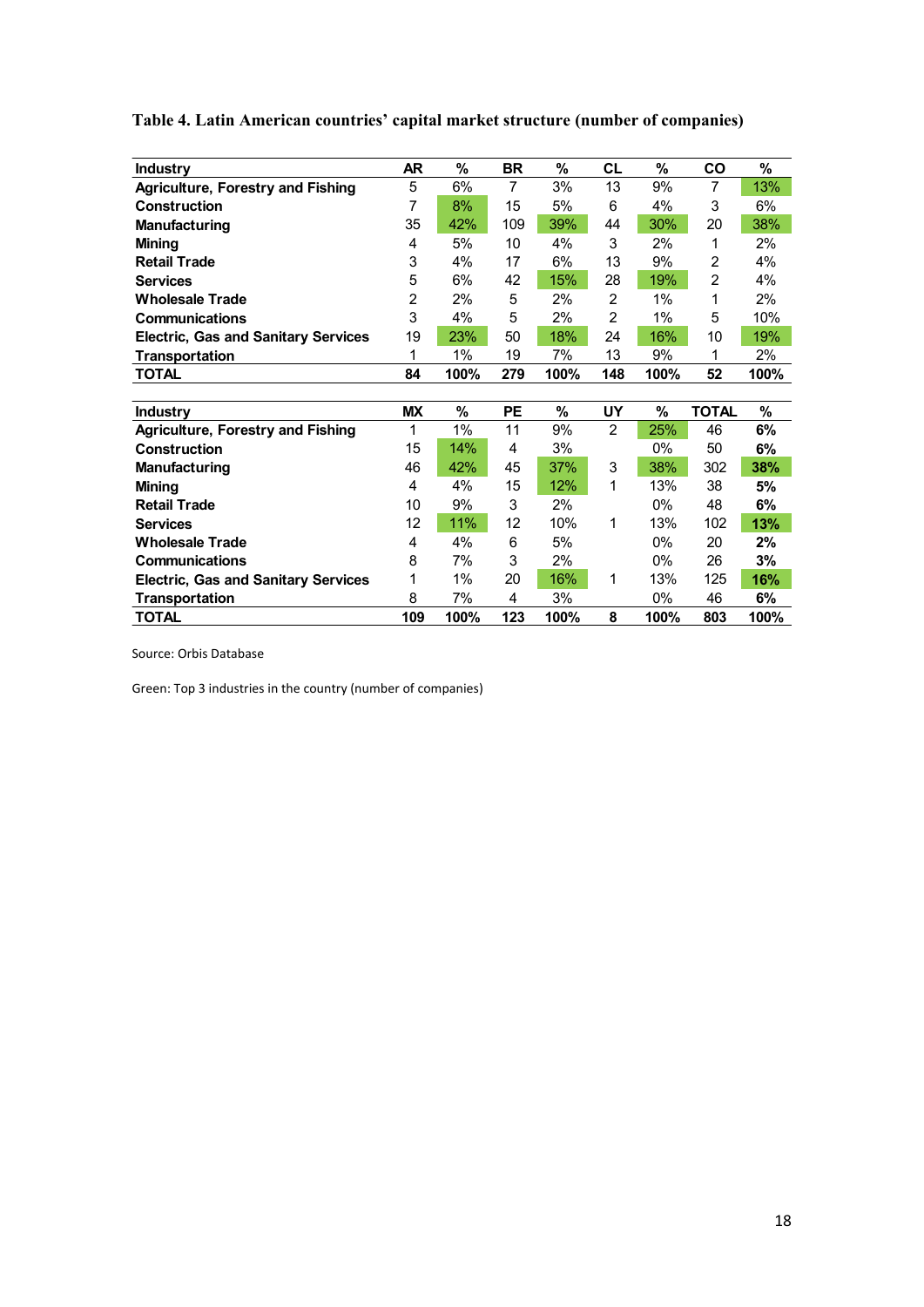

## **Table 5. Reporting quality scores for each SDG in listed companies - Mexico**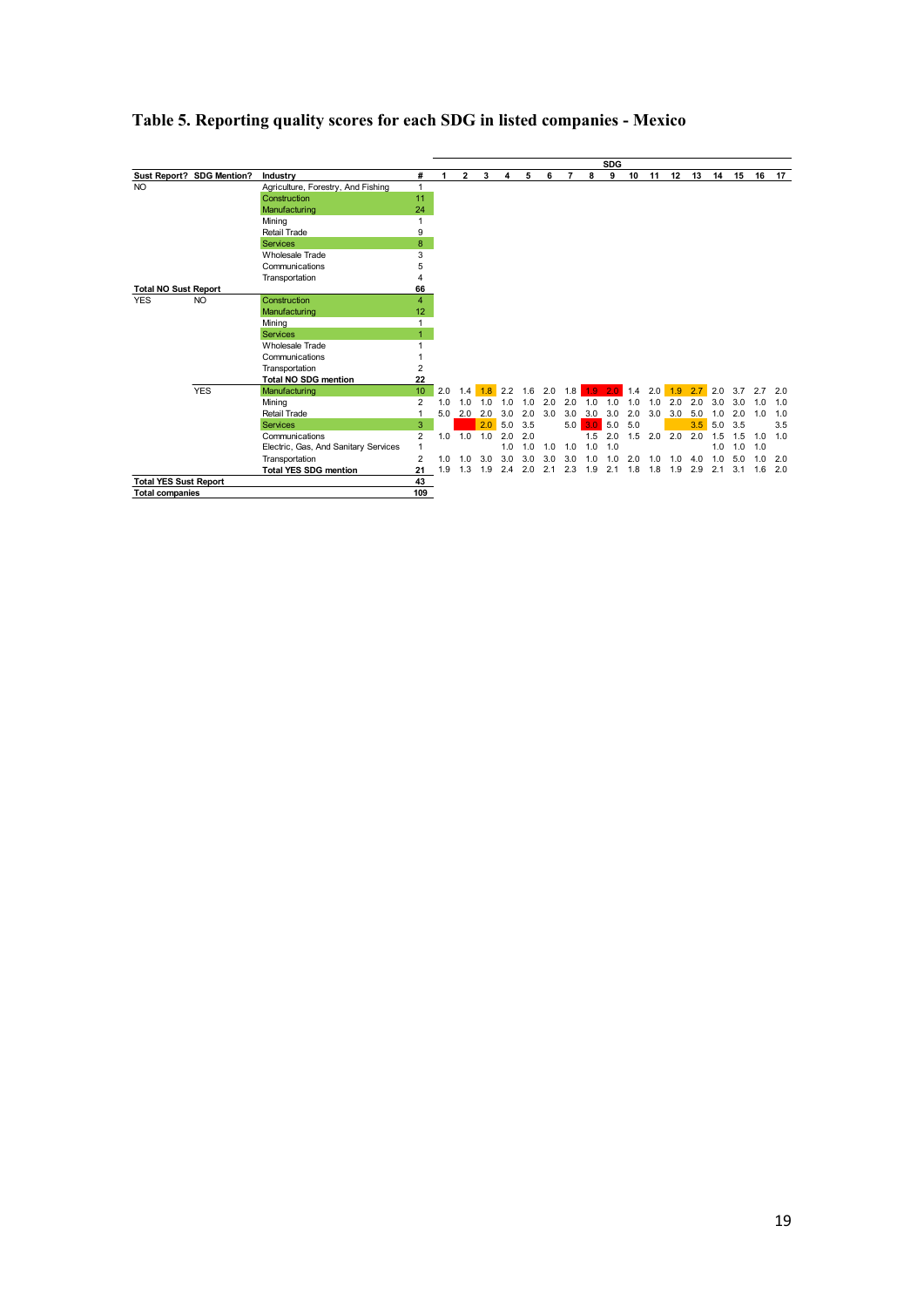## *References*

Ali, W., Frynas, J.G. & Mahmood, Z. (2017). Determinants of corporate social responsibility (CSR) disclosure in developed and developing countries: a literature review. Corporate Social Responsibility and Environmental Management, Vol. 24 No. 4, pp. 273-394.

Babbie, E., & Mouton, J. (1992). The practice of social science. Wadsworth, Belmont, California.

Bebbington, J., & Unerman, J. (2018). Achieving the United Nations Sustainable Development Goals: An enabling role for accounting research. Accounting, Auditing & Accountability Journal, 31(1), pp. 2-24.

Bebbington, J., Larrinaga-González, C., & Moneva-Abadía, M. (2008). Legitimating reputation/the reputation of legitimacy theory. Accounting, Auditing & Accountability Journal, 21(3), pp.371-374, https://doi.org/10.1108/09513570810863969

Brundtland, G. (1987): Our common future. World Commission on Environment and Development. New York. United Nations.

Corporate Citizenship. (2016). SDGs & Sectors: A review of the business opportunities. A Report for the Business & Sustainable Development Commission. http://s3.amazonaws.com/aws-bsdc/SDG-Sectors.pdf

Dienes, D., Sassen, R. & Fischer, J. (2016). What are the drivers of sustainability reporting? A systematic review. Sustainability Accounting, Management and Policy Journal, Vol. 7 No. 2, pp. 154-189

Emerton, P., & Jones, A. (2019). Perceptions of the efficacy of sustainability-related performance conditions in executive pay schemes. Journal of Sustainable Finance & Investment, 9(1), pp 1-16, DOI: 10.1080/20430795.2018.1498616

Ferreira, M.C., Sobreiro, V.A., Kimura, H., & Barboza F. L. (2016) A systematic review of literature about finance and sustainability. Journal of Sustainable Finance & Investment, 6(2), pp 112-147, DOI:10.1080/20430795.2016.1177438

Fonseca, A., McAllister, M.L., & Fitzpatrick, P. (2014). Sustainability reporting among mining corporations: a constructive critique of the GRI approach. Journal of Cleaner Production, 84 (1), pp 70-83.

Gambetta. N et al. (2019). The Latin American governments' communication strategy in the 2030 Agenda Voluntary National Reviews: is the speech aligned with the reality?. *Under review: Accounting, Auditing and Accountability Journal*

Garriga, E., & Melé, D. (2004). Corporate Social Responsibility Theories: Mapping the Territory. Journal of Business Ethics, 53, 51-71.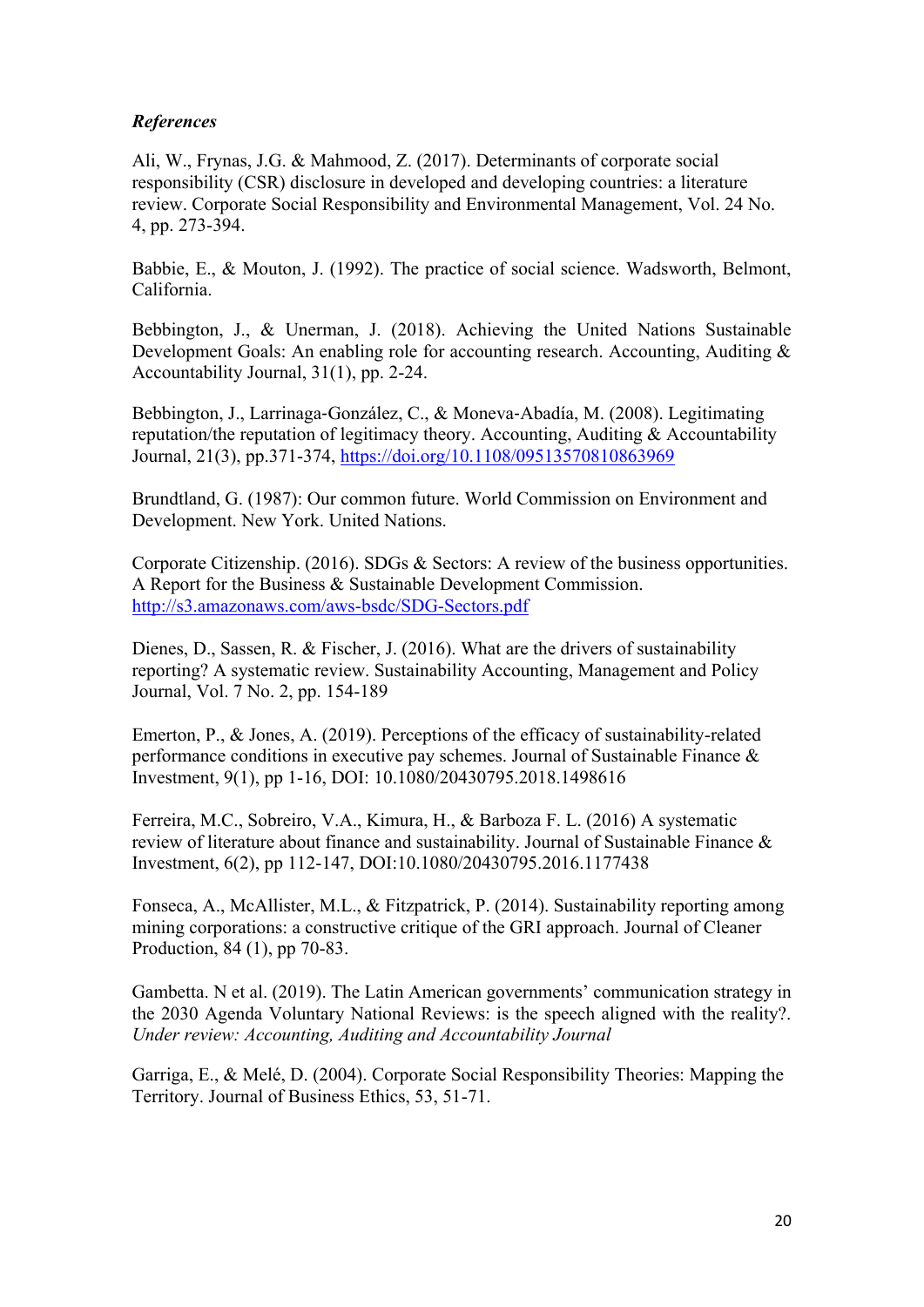Guidry R., & Patten D. (2010). Market reactions to the first-time issuance of corporate sustainability reports: Evidence that quality matters. *Sustainability, Accounting, Management and Policy Journal*, 1(1), 33–50

Hajer, M., Nilsson, M., Raworth, K., Bakker, P., Berkhout, F., de Boer, Y., Rockström, J., Ludwig, K. & Kok, M. (2015), "Beyond cockpit-ism: four insights to enhance the transformative potential of the Sustainable Development Goals", Sustainability, 7(2), 1651-1660.

Inter-agency Task Force on Financing for Development, ITFFD (2019). Financing For Sustainable Development Report 2019. Report of the Inter-agency Task Force on Financing for Development, United Nations. New York, NY, USA. https://developmentfinance.un.org/sites/developmentfinance.un.org/files/FSDR2019.pdf

López, M.V., Garcia, A., & Rodríguez, L. (2007). Sustainable Development and Corporate Performance: A Study Based on the Dow Jones Sustainability Index. Journal of Business Ethics, 75 (3), pp 285-300.

Milne, M. J., &Adler, R. W. (1999). Exploring the reliability of social and environmental disclosures content analysis. *Accounting, Auditing & Accountability Journal*, 12(2), 237-256.

Moneva, J.A., Archel, P., & Correa, C. (2006). GRI and the camouflaging of corporate unsustainability. Accounting Forum, 30 (2), pp 121-137.

Nikolaeva, R., & Bicho, M. (2011). The role of institutional and reputational factors in the voluntary adoption of corporate social responsibility reporting standards. Journal of the Academy of Marketing Science, 39(1), pp 136-157.

Otker-Robe, Inci and Ötker-Robe, İnci and Podpiera, Anca (2013), The Social Impact of Financial Crises: Evidence from the Global Financial Crisis. World Bank Policy Research Working Paper No. 6703. Available at SSRN: https://ssrn.com/abstract=2354754

Porter, M., Stern, S. & Green, M. (2017). Social Progress Index. Social Progress Imperative, 2017.

PWC (2018). From promise to reality: Does business really care about the SDGs? And what needs to happen to turn words into action. SDG Reporting Challenge 2018. Price Waterhouse Coopers. https://www.pwc.com/gx/en/sustainability/SDG/sdg-reporting-2018.pdf

Rosati, F & Faria, LGD., 2019. Addressing the SDGs in sustainability reports: The relationship with institutional factors. Journal of Cleaner Production, 215, 1312-1326.

Rosati, F., & Faria, L.G.D. (2019). Business contribution to the Sustainable Development Agenda: Organizational factors related to early adoption of SDG reporting. Corporate Social Responsibility and Environmental Management, 26(3), pp 588-597.